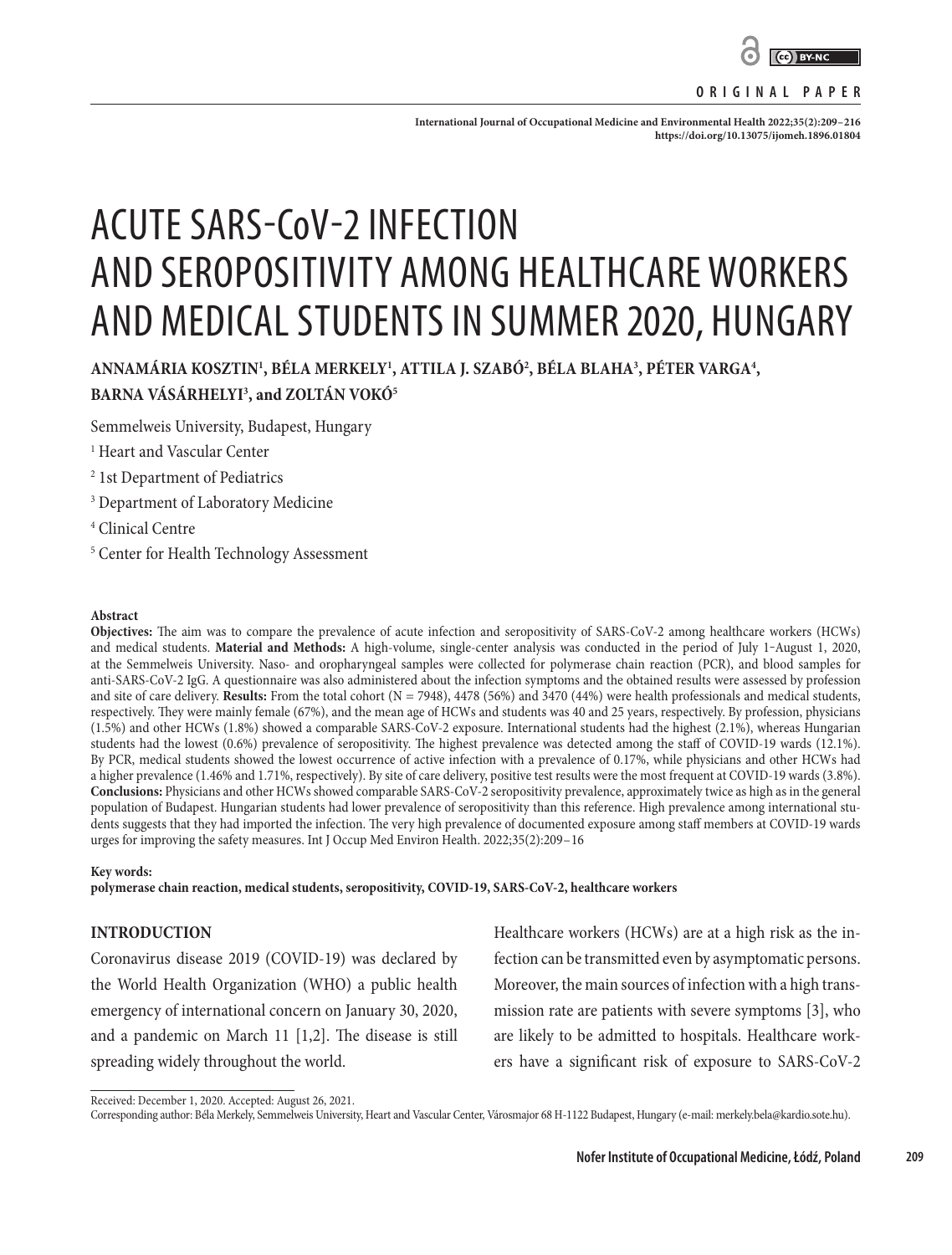during work, which is confirmed by the reported high rates of COVID-19 infections among them [4]. However, the regional infection prevalence rates among HCWs vary widely [5–9], which might be explained by the number of infected and hospitalized patients, the accuracy of patient management, the use of personal protective equipment, and adherence to safety measures [6]. Those HCWs who cared for COVID-19 patients had higher rates of infection, but the risk increased to a lesser extent if they used personal protective equipment (3.5–4.8 higher rates vs. up to 6 times higher risk in the case of appropriate and inappropriate use) [6].

Although much data is available about SARS-CoV-2 infection among HCWs, including primarily among physicians and nurses, to the best of the authors' knowledge, similar data have not been published about medical students involved in practical education or in assisting patient care. Medical students also represent a relevant number of HCWs, at least at university hospitals. Moreover, based on their educational system, they more frequently change their locations between clinics or hospitals; nonetheless, they have less experience and routine with the use of personal protective equipment.

Therefore, the aim of the present study was to compare the prevalence of acute infection and seropositivity of HCWs and medical students at the largest Hungarian medical school with the results from the same geographic area (Budapest) of the representative, cross-sectional survey of the Hungarian general population (H-UNCOVER) [10].

# **MATERIAL AND METHODS Study population**

At the Semmelweis University, Budapest, Hungary, in the period of July 1–August 1, 2020, 7948 individuals were tested – 4478 (56%) HCWs, including physicians and other healthcare professionals, and 3470 (44%) medical students, of whom 1832 (53%) were international students and 1638 (47%) were Hungarian students. With regard to the country of origin, international students came from 70 different countries, most of them from Germany, South Korea, Norway, and Iran. Employees of those organizational and related service units (maintenance, security, reception, administration) involved in direct patient care were included. Since the first restrictive measures, employees of theoretical institutions of the university had been working in home office and used online systems; thus, they were excluded from the study. Among these students, those who were involved actively in voluntary healthcare or as part of their practical training were included.

The study protocol complies with the Declaration of Helsinki and it was approved by the Medical Research Council (IRB IV/4060-3/2020/EKU – H-UNCOVER) and the institutional review board and the local ethics committee (SE RKEB No. 210/2020).

# **Sites of care delivery**

When the first confirmed COVID-19 cases were diagnosed in Hungary in March 2020, the Semmelweis University introduced an entrance system for each clinic, where single points were kept as an entrance separately for patients and for staff members. First, patients were triaged in the emergency unit, risk assessment was conducted by their current status, and then they were taken to green, gray, or red zones on designated routes. In the green zone, COVID-19 was not suspected. Suspicious cases were cared for in the grey zone. They were treated as COVID-19 positive until the results of PCR. At these intermediary wards, HCWs applied appropriate equipment for their self-protection. Confirmed COVID-19 patients were sent to the red zone. In this newly designed COVID-19 ward, different medical specialists and other HCWs provided medical services. A separated COVID-19 intensive care unit was available for those patients requiring intensive care located elsewhere than at the conventional ICU, and they were cared by designated staff.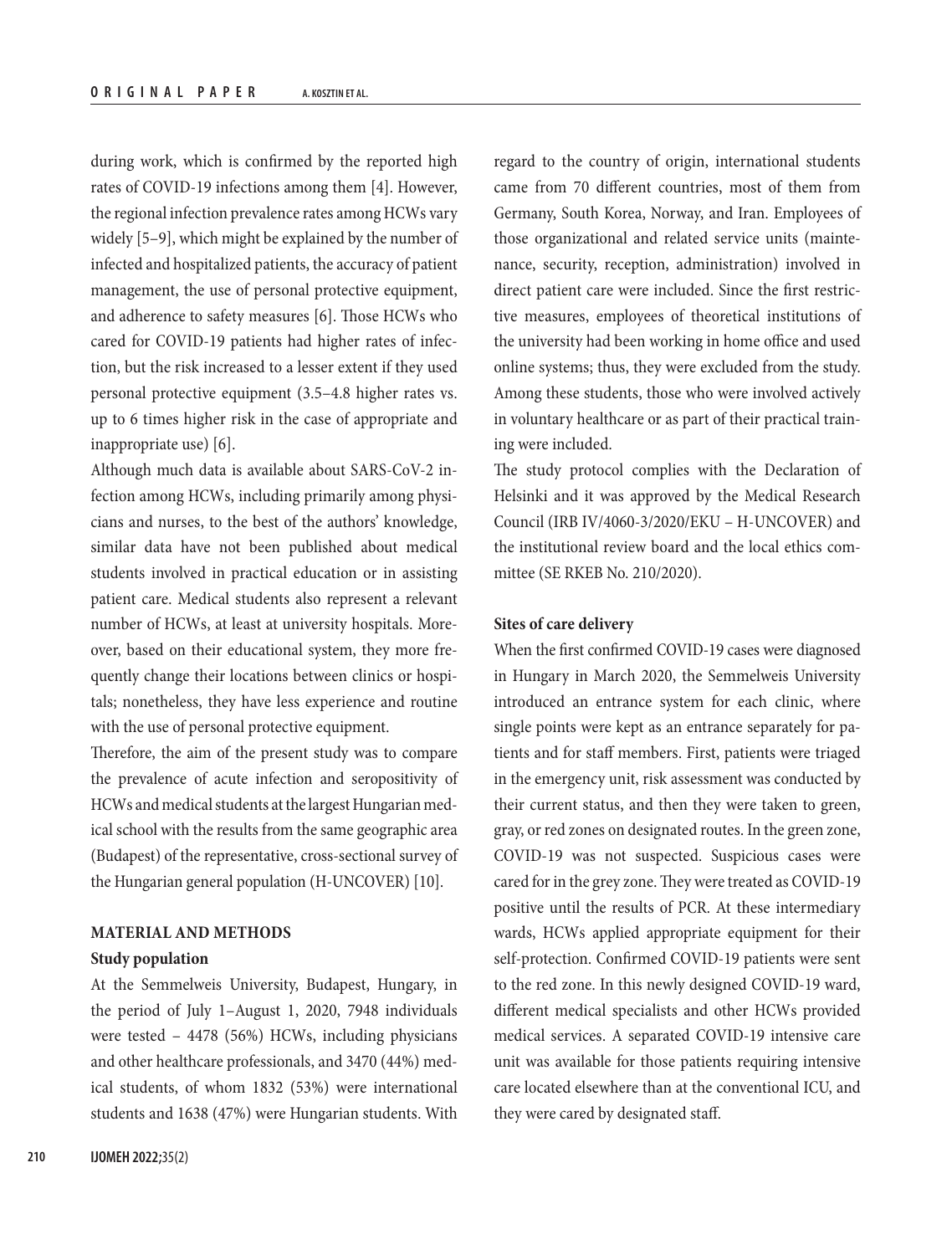#### **Laboratory samples**

Simultaneously with naso- and oropharyngeal samples, 5 ml of blood was also taken. In the subjects' sera, the presence of IgG antibodies against SARS-CoV-2 virus was tested with Abbott tests on the Architect i2000 immunoassay system.

#### **Questionnaire**

All participants filled in a short questionnaire when the samples were taken for the serological test. This covered their profession, site of care delivery, previous contact with a person quarantined or known to be infected with SARS-CoV-2, and a history of shortness of breath or fever in the past 48 h.

#### **Polymerase chain reaction**

To detect or exclude the presence of the SARS-CoV-2 virus, naso- and oropharyngeal samples were collected in viral transport medium tubes and were transported to the laboratory at 2–8°C. After nucleic acid extraction realtime PCR was performed (HBRT-COVID-19, Chaozhou Hybribio Biochemistry Ltd., Chaozhou, Guangdong, China) within 24 h after sample collection. The test used detects the presence of 2 SARS-CoV2 viral genes and applies a human gene sequence as an internal quality control for sampling. The kit detects the amplification of 2 viral and 1 human gene; samples with no amplification were considered as invalid/inhibitory/inappropriate; those with the amplified human gene without the amplification of viral genes were considered as negative; those with the amplification of all tested genes were positive, and those with the amplification of just one viral gene with that of the human gene were considered as ambiguous.

#### **Analysis of anti-SARS-CoV-2 IgG**

Simultaneously with PCR sampling, blood samples were also obtained. Serological testing for SARS-CoV-2 specific IgG was performed with the Abbott SARS-CoV-2

IgG Reagent Kit (Cat No: 6R86-32 on the Architect i2000SR automated immunoassay system). The test is designed to detect immunoglobulin class G (IgG) antibodies to the nucleocapsid protein of SARS-CoV-2.

#### **Statistical analysis**

Some participants had more than one PCR or serological tests. In these cases, an individual was considered to have a positive test if any of the repeated tests had a positive result. The prevalence of seropositivity and PCR positivity was estimated by profession, and the participants were categorized as physicians, other HCWs, international medical students or Hungarian medical students enrolled in an international or Hungarian program. The authors also estimated prevalence by site of care delivery, categorized as a COVID-19 intensive care unit (COVID ICU), a COVID-19 general ward, a COVID-19 intermediary ward or other inpatient care.

Furthermore, the strength of the association between seropositivity and previous contact with a person quarantined or known to be infected with SARS-CoV2 was estimated, and so was the positive predictive value of the history of shortness of breath or fever during the epidemic, using the PCR and the serological test as a gold standard test to diagnose the presence or history of SARS-CoV-2 infection.

The authors compared their findings to the results of the national survey (H-UNCOVER) corresponding to the population of Budapest. The method employed in the H-UNCOVER study was previously reported [10]. Briefly, it was a representative survey of the Hungarian non-institutionalized population aged ≥14 years, estimating the prevalence of seropositivity and PCR positivity for SARS-CoV-2 in the first half of May 2020.

Confidence intervals (CI) of the prevalence of seropositivity and PCR positivity were estimated by normal approximation. Fisher's exact test was used to test the difference in the prevalence of seropositivity and PCR positivity by profession and site of care delivery because of the low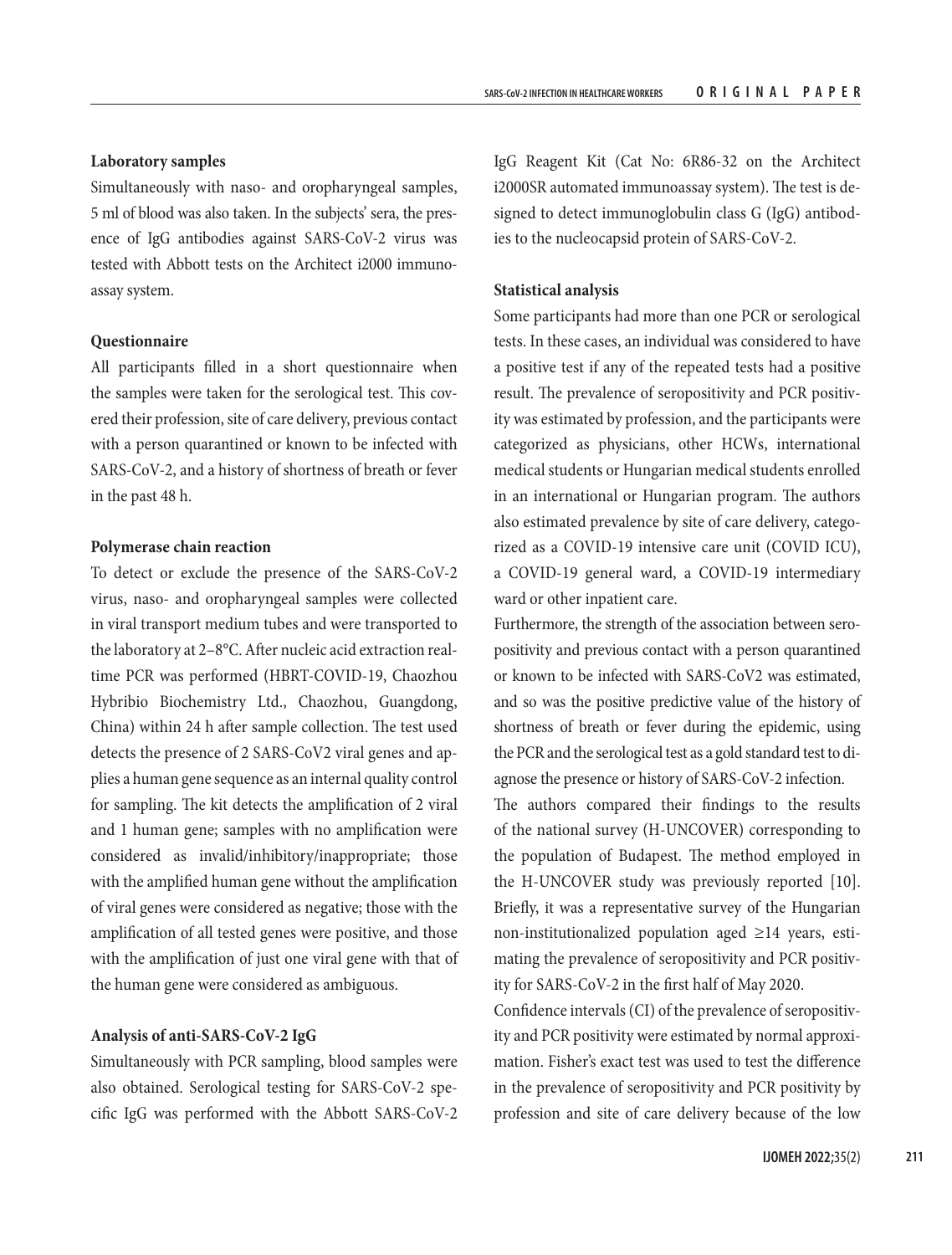number of persons with a positive PCR test. The prevalence odds ratio of seropositivity comparing persons with and without the shortness of breath by profession was estimated by logistic regression using the statistical package STATA 16.0. As for the general population, the survey module of the package was used to provide designed based estimate (i.e., to take into account the sampling design of the survey). The analysis was not adjusted for other covariates.

#### **RESULTS**

## **Baseline clinical characteristics**

From the total study population of 7948 persons who had undergone a serological test, 4478 (56%) were HCWs and 3470 (44%) were medical students. Of the students, 1832 (53%) were international students, while 682 (20%) Hungarian students were enrolled in the international program and 956 (27%) in the Hungarian training program (Table 1). The majority of HCWs ( $N = 2581, 88\%$ ) and also the majority of Hungarian students enrolled in the international program  $(N = 517, 76%)$  were female. Sex distribution in the other professional groups was more balanced. The mean age of HCWs was around

40 years, and the students' mean age was around 25 years in the 3 groups, respectively (Table 1).

# **Overall PCR positivity**

Of the total study population, 4886 participants had undergone a PCR test, of which 45 (0.9%) results were positive. Four acute infections were found among the medical students, with a prevalence of 0.17% (95% CI: 0.003–0.3). Physicians and other HCWs had a higher prevalence – 1.46% (95% CI: 0.70–2.21), and 1.71% (95% CI: 1.07– 2.34), respectively. The differences were statistically significant ( $p < 0.001$ ). The prevalence of PCR positive test results was the highest among those who worked at COVID-19 wards (3.8%, 95% CI: 0–8.01). The prevalence was approx. 50% of this value among those who worked at intermediary wards (1.85%, 95% CI: 0.05–3.65), and <1% among HCWs at other wards (0.84%, 95% CI: 0.57– 1.10). There were no positive findings among the COVID ICU workers tested.

# **Prevalence of seropositivity and symptoms**

There was a statistically significant difference ( $p = 0.04$ ) in the prevalence of seropositivity by profession. Physicians

**Table 1.** Characteristics of the population involved in the study on the prevalence of acute infection and seropositivity of SARS-CoV-2, conducted at the Semmelweis University, Budapest, Hungary, July 1–August 1, 2020

| Profession                   | Participants<br>$(N = 6310)$ | Participants' age                  |                         |
|------------------------------|------------------------------|------------------------------------|-------------------------|
|                              | total<br>[n]                 | females<br>[n (%)]<br>$(N = 4401)$ | [years]<br>$(M \pm SD)$ |
| Physicians                   | 1552                         | 809 (52.1)                         | $41.1 \pm 13.7$         |
| Other healthcare workers     | 2926                         | 2581 (88.2)                        | $43.7 \pm 11.6$         |
| <b>Students</b>              |                              |                                    |                         |
| international                | 1832                         | 1011 (55.2)                        | $24.7 \pm 3.8$          |
| Hungarian                    |                              |                                    |                         |
| in the international program | 682                          | 517 (75.8)                         | $25.7 \pm 7.5$          |
| in the Hungarian program     | 956                          | 596 (62.3)                         | $23.9 \pm 2.6$          |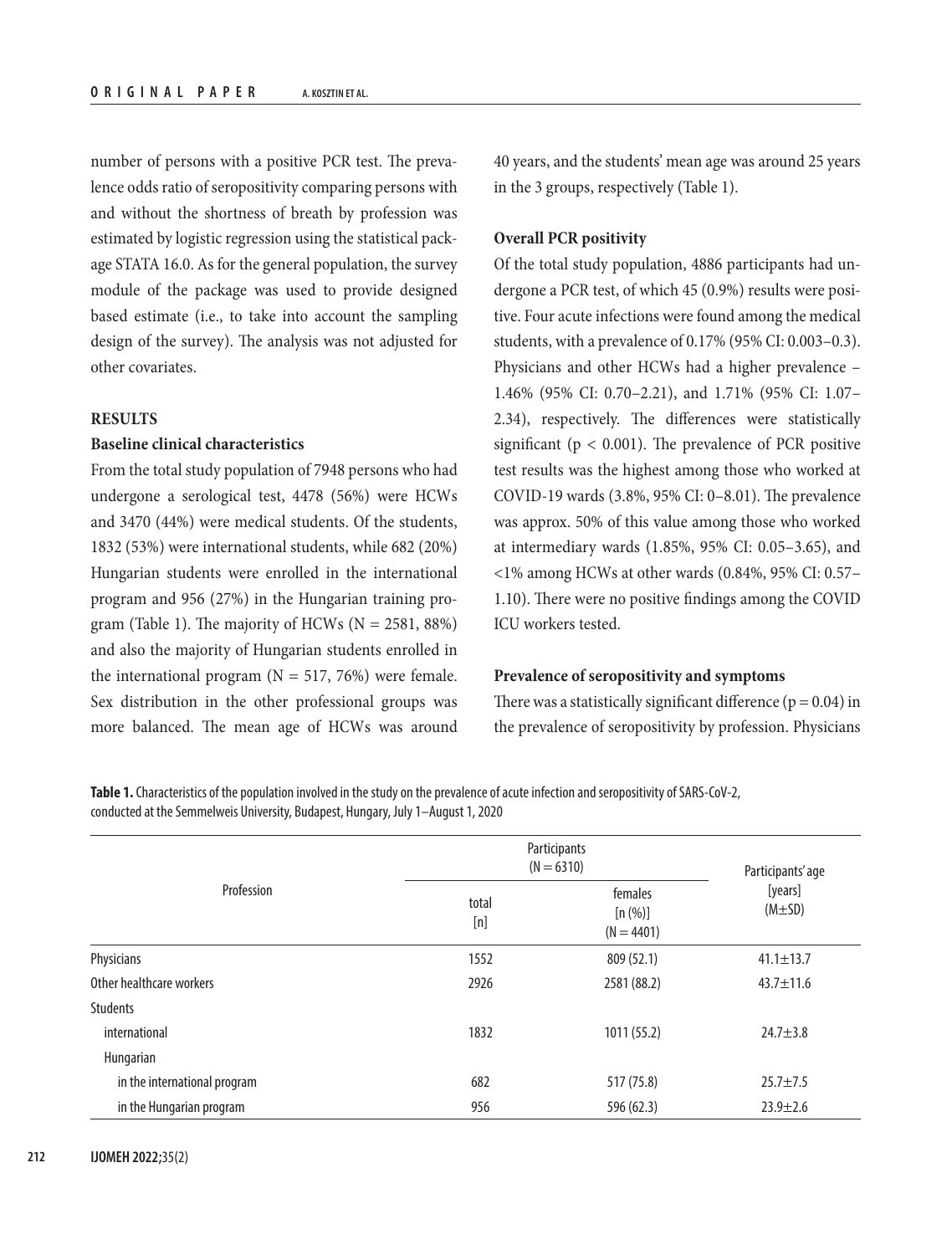|                              | Seropositive participants | Prevalence |             |  |
|------------------------------|---------------------------|------------|-------------|--|
| Profession                   | [n]                       | $\%$       | 95% CI      |  |
| Physicians                   | 24                        | 1.5        | $0.9 - 2.2$ |  |
| Other healthcare workers     | 54                        | 1.8        | $1.4 - 2.3$ |  |
| <b>Students</b>              |                           |            |             |  |
| international                | 38                        | 2.1        | $1.4 - 2.7$ |  |
| Hungarian                    |                           |            |             |  |
| in the international program | 11                        | 1.6        | $0.7 - 2.6$ |  |
| in the Hungarian program     | 6                         | 0.6        | $0 - 1.1$   |  |

Table 2. Prevalence of seropositivity by profession among the participants (N = 6310) of the study conducted at the Semmelweis University, Budapest, Hungary, July 1–August 1, 2020

(1.5%, 95% CI: 0.9–2.2) and other HCWs (1.8%, 95% CI: 1.4–2.3) showed a comparable SARS-CoV-2 exposure, <2% (Table 2). International students had the highest prevalence with 2.1% (95% CI: 1.4–2.7), whereas Hungarian students enrolled in the Hungarian program had the lowest with <1% (0.6%, 95% CI: 0–1.1).

Regarding the site of care delivery, the highest prevalence was at the COVID-19 wards (12.1%, 95% CI: 6.7–17.4), and a fifth of this value could be observed among those working at the intermediary wards (2.5%, 95% CI: 0.05– 4.4), while it was 1.8% (95% CI: 0–4.3) among the COVID ICU workers. The lowest prevalence of seropositivity was found among HCWs working at other wards (1.4%, 95% CI: 0.1–1.7). The differences were statistically significant ( $p < 0.001$ ).

Seropositivity prevalence was 6 times higher among those who reported a contact with someone infected by SARS-CoV-2 (6.8% vs. 1.1%,  $p < 0.001$ ), and almost 10 times higher among those who contacted a quarantined person  $(10.5\% \text{ vs. } 1.1\%, \text{ p} < 0.001).$ 

Seropositivity was detected in 17–25% of the participants reporting shortness of breath or fever since the beginning of March, except among Hungarian students enrolled in the Hungarian program (Table 3). This proportion did not exceed 2% in any of the study groups among those not

reporting such symptoms. Shortness of breath increased the odds of infection by 3 times in the general population, but it was much more predictive among HCWs (12–41 times increased odds).

## **DISCUSSION**

To the best of the authors' knowledge, this is the first analysis, which assessed the prevalence of SARS-CoV-2 virus infection and seropositivity in such a large population of healthcare providers ( $N = 7946$ ), also involving medical students. The results obtained by the authors showed that, except for medical students enrolled in the Hungarian program, seropositivity prevalence among HCWs was approximately twice as high as in May in the general population aged ≥14 years living in private households in Budapest (90/10000, 95% CI: 29–152) [10]. Among international students, the prevalence was more than twice as high as this value (the difference in the prevalence compared to the general population of Budapest was 1.2%, 95% CI: 0.3–2.1,  $p < 0.01$ ). The low prevalence of PCR positivity indicates that very few infected HCWs were detected in the acute phase of the disease. By site of care delivery, the highest prevalence was found at the COVID-19 wards and not at the COVID ICU. The reason for this might be that only very few patients were admitted to the ICU, and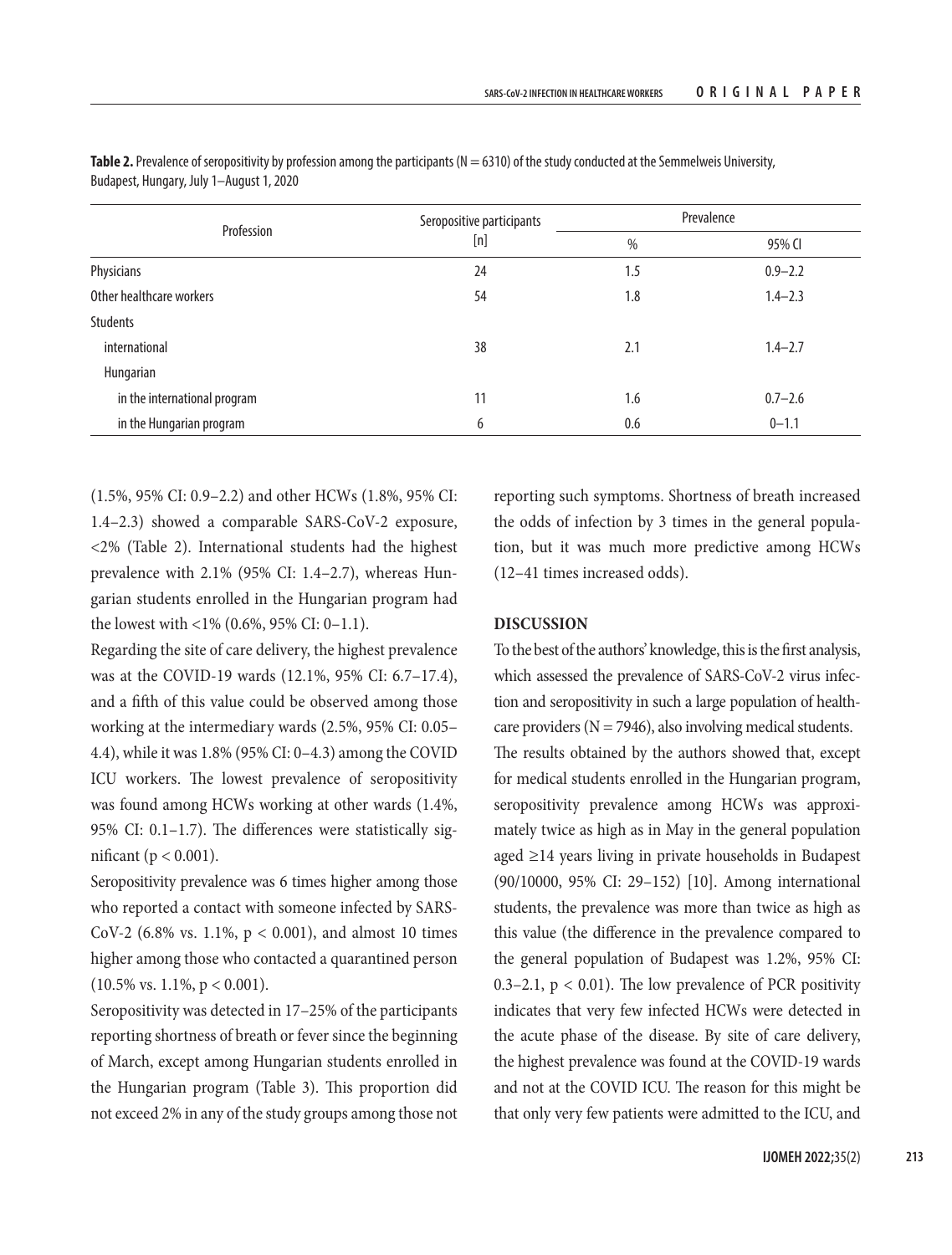| Profession                   | Seropositive participants<br>[n] |              | Seropositivity prevalence |               |                       |             |                     |
|------------------------------|----------------------------------|--------------|---------------------------|---------------|-----------------------|-------------|---------------------|
|                              | symptoms<br>reported             | symptoms     | symptoms reported         |               | symptoms not reported |             | OR (95% CI)*        |
|                              |                                  | not reported | $\frac{0}{0}$             | 95% CI        | $\%$                  | 95% CI      |                     |
| General population           | 7                                | 61           | 1.9                       | $0.5 - 3.3$   | 0.6                   | $0.4 - 0.8$ | $3.1(1.4-6.8)$      |
| Physicians                   | 12                               | 12           | 25.0                      | $12.8 - 37.2$ | 0.8                   | $0.3 - 1.2$ | 41.4 (17.4 - 98.5)  |
| Other healthcare workers     | 14                               | 40           | 16.9                      | $8.8 - 24.9$  | 1.4                   | $1.0 - 1.8$ | $14.2(7.4-27.3)$    |
| <b>Students</b>              |                                  |              |                           |               |                       |             |                     |
| international                |                                  | 37           | 20.0                      | $0 - 55.1$    | 2.0                   | $1.4 - 2.7$ | $12.1(1.3 - 110.8)$ |
| Hungarian                    |                                  |              |                           |               |                       |             |                     |
| in the international program | 1                                | 10           | 16.7                      | $0 - 46.5$    | 1.5                   | $0.6 - 2.4$ | $13.3(1.4 - 124.6)$ |
| in the Hungarian program     | $\bf{0}$                         | 6            | 0                         |               | 0.6                   | $0.1 - 1.1$ |                     |

**Table 3.** Prevalence of seropositivity in the general population by profession and by reporting shortness of breath or fever since the start of the epidemic, in the study conducted at the Semmelweis University, Budapest, Hungary, July 1–August 1, 2020

\* Odds of seropositivity among people reporting symptoms compared to those who did not report them.

although there was no difference detected by site of care delivery and profession in the acceptance of personal protective equipment, the staff of the ICU was better trained and experienced in using safety measures similar to those which were applied because of the epidemic.

Previous reports about the prevalence of infection among HCWs ranged 3.8–29% [4]. The infection among HCWs depends on several factors including the infection rate in society, the use of safety measures, patient pathways and the management of confirmed, symptomatic patients, education of HCWs, and their adherence to safety protocols. Although safety measures do not eliminate completely the risk of infection, the appropriate use of personal protective equipment can considerably reduce it [6].

In a recent study, the prevalence of acute SARS-CoV-2 infection was compared in 546 HCWs serving in a large U.S. university and 2 affiliated university hospitals, and in 283 non-HCWs (faculty, staff, trainees, or students without patient contact). The prevalence of the infection was assessed as 7.3% among HCWs and 0.4% among non-HCWs. The infection rate was reported to be the highest among nurses (11.1%), while ICU workers showed the lowest prevalence  $(2.1\%)$  compared to other units (4.9–9.7%), consistently with the authors' findings [9]. Another recent ahead-of-print report stated that more than half of the infected HCWs were physicians, mostly general practitioners and primary care physicians. Anesthesiologists, emergency medicine and critical care physicians only accounted for 7.4% of the cases, which also proves the relevance of personal equipment and the importance of practice [8]. In this study, there was no difference between physicians or other HCWs, but the site of care delivery. The high prevalence of infection among COVID-19 ward workers in this study highlights the need for improving the training and the infection control.

The higher prevalence of seropositivity among individuals having experienced shortness of breath or fever among HCWs compared to those who did not experience such symptoms shows that these symptoms can be used efficiently to prescreen HCWs otherwise not selected for testing. The odds of seropositivity were 40 times higher among symptomatic physicians than among those who did not experience shortness of breath or fever.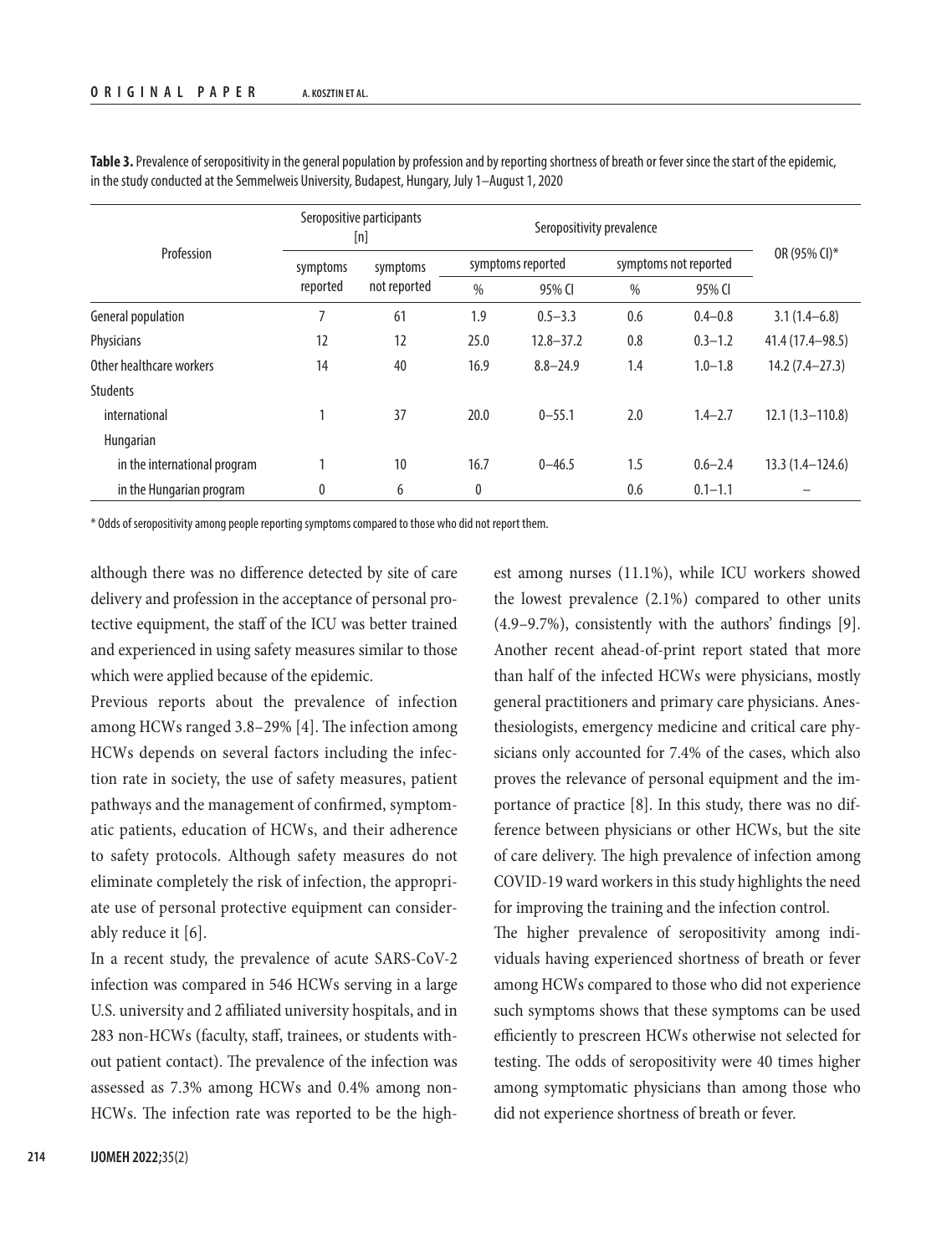While medical students participate in the everyday clinical practice, data are scarce about the prevalence of acute SARS-CoV-2 infection and seropositivity among them. Based on the educational system, they rotate their locations more frequently between the institutions and they also have less experience with treating such infected patients. So far there have been no data published on the extent to which this population is affected by the epidemic. This analysis showed that the highest risk was among the international students. This was likely because of the higher prevalence of infection in their country of origin, as most of them returned back to Hungary after the epidemic started, and the prevalence of PCR positivity was low among them during the study phase. The difference in the prevalence among the Hungarian students enrolled in the international and Hungarian programs indicates that most sources among them were imported. Notably, this study has some limitations. First, HCWs and medical students were selected for testing for infection control reasons. Therefore, they might not fully represent all HCWs and students of the university. Second, the elapsed time between the representative national survey (May 1–16) and the tests performed in this study (July 1-August 1, 2020). Nevertheless, the epidemic showed a stable period at that time with a very low number of reported cases.

### **CONCLUSIONS**

In this high-volume single-center retrospective analysis, physicians and other HCWs showed comparable SARS-CoV-2 seropositivity prevalence, which was approximately twice as high as in the general population of Budapest. Except for the HCWs working at COVID-19 wards, the prevalence of seropositivity was lower among HCWs in this study than the reference data reported in literature. Medical students were well protected from the infection as Hungarian students enrolled in the Hungarian program had lower seropositivity than in the national survey in Budapest. International students had the high-

est prevalence, and they were the likely source of most infection cases among the Hungarian students enrolled in the international program. The very high prevalence of infection among employees at COVID-19 wards urges for improving the safety measures there.

#### **REFERENCES**

- 1. World Health Organization [Internet]. Geneva: The Organization; 2020 [cited 2020 Jul 29]. Statement on the second meeting of the International Health Regulations (2005) Emergency Committee regarding the outbreak of novel coronavirus (2019-nCoV). Available from: [https://www.who.int/](https://www.who.int/news-room/detail/30-01-2020-statement-on-the-second-meeting-of-the-international-health-regulations-(2005)-emergency-committee-regarding-the-outbreak-of-novel-coronavirus-(2019-ncov)) [news-room/detail/30-01-2020-statement-on-the-second](https://www.who.int/news-room/detail/30-01-2020-statement-on-the-second-meeting-of-the-international-health-regulations-(2005)-emergency-committee-regarding-the-outbreak-of-novel-coronavirus-(2019-ncov))[meeting-of-the-international-health-regulations-\(2005\)](https://www.who.int/news-room/detail/30-01-2020-statement-on-the-second-meeting-of-the-international-health-regulations-(2005)-emergency-committee-regarding-the-outbreak-of-novel-coronavirus-(2019-ncov)) [emergency-committee-regarding-the-outbreak-of-novel](https://www.who.int/news-room/detail/30-01-2020-statement-on-the-second-meeting-of-the-international-health-regulations-(2005)-emergency-committee-regarding-the-outbreak-of-novel-coronavirus-(2019-ncov))[coronavirus-\(2019-ncov\)](https://www.who.int/news-room/detail/30-01-2020-statement-on-the-second-meeting-of-the-international-health-regulations-(2005)-emergency-committee-regarding-the-outbreak-of-novel-coronavirus-(2019-ncov)).
- 2. World Health Organization [Internet]. Geneva: The Organization; 2020 [cited 2020 Jul 29]. WHO Director-General's opening remarks at the media briefing on COVID-19 – 11 March 2020. Available from: [https://www.who.int/director](https://www.who.int/director-general/speeches/detail/who-director-general-s-opening-remarks-at-the-media-briefing-on-covid-19---11-march-2020)[general/speeches/detail/who-director-general-s-opening-re](https://www.who.int/director-general/speeches/detail/who-director-general-s-opening-remarks-at-the-media-briefing-on-covid-19---11-march-2020)[marks-at-the-media-briefing-on-covid-19---11-march-2020](https://www.who.int/director-general/speeches/detail/who-director-general-s-opening-remarks-at-the-media-briefing-on-covid-19---11-march-2020)
- 3. Ağalar C, Öztürk Engin D. Protective measures for COVID-19 for healthcare providers and laboratory personnel. Turk J Med Sci. 2020;50(Si–1):578–84, [https://doi.org/10.3906/sag-](https://doi.org/10.3906/sag-2004-132)[2004-132.](https://doi.org/10.3906/sag-2004-132)
- 4. Sommerstein R, Fux CA, Vuichard-Gysin D, Abbas M, Marschall J, Balmelli C, et al. Risk of SARS-CoV-2 transmission by aerosols, the rational use of masks, and protection of healthcare workers from COVID-19. Antimicrob Resist Infect Control. 2020;9(1):100, [https://doi.org/10.1186/s13756-](https://doi.org/10.1186/s13756-020-00763-0) [020-00763-0.](https://doi.org/10.1186/s13756-020-00763-0)
- 5. Characteristics of Health Care Personnel with COVID-19 United States, February 12–April 9, 2020. MMWR Morb Mortal Wkly Rep. 2020;69(15):477–81, [https://doi.org/10.](https://doi.org/10.15585/mmwr.mm6915e6) [15585/mmwr.mm6915e6](https://doi.org/10.15585/mmwr.mm6915e6).
- 6. Nguyen LH, Drew DA, Graham MS, Joshi AD, Guo CG, Ma W, et al. Coronavirus Pandemic Epidemiology Consortium.